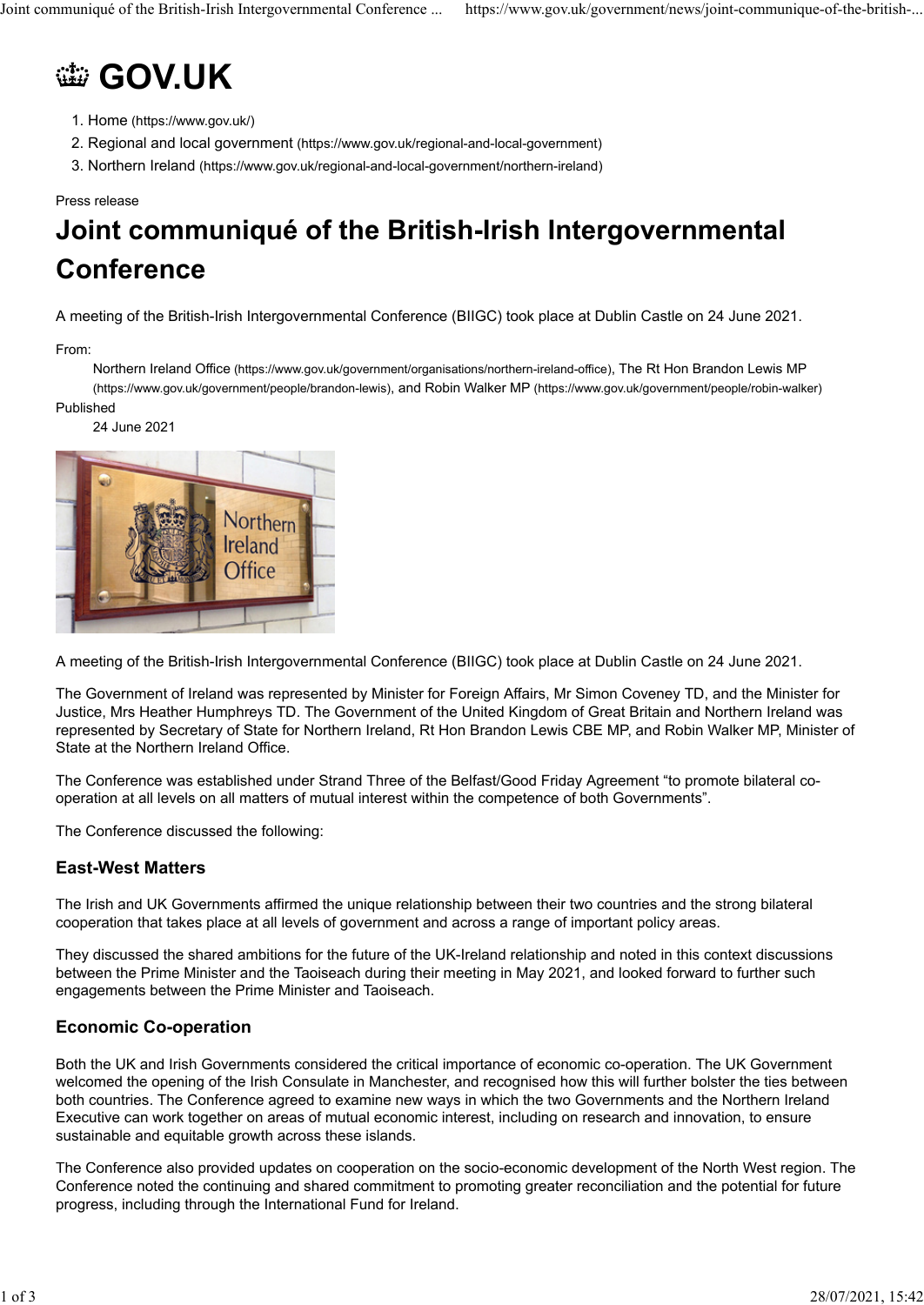## **Security Co-operation**

The Conference examined the current security situation, and discussed the continuing threat posed by terrorism and paramilitary activity in Northern Ireland.

The Conference noted the importance of the high level of co-operation between the two jurisdictions to tackle terrorism and associated criminality.

Both the Irish Government and the UK Government recalled their commitments to the 2015 Fresh Start Agreement to ending paramilitarism. They noted the ongoing work of the Independent Reporting Commission and its importance in reporting on this vital work.

## **Rights and Citizenship Matters**

The two Governments discussed the continuing vital importance of the Common Travel Area and its associated rights and privileges. The Conference recalled the steps taken to further strengthen the Common Travel Area, including the signature of the Memorandum of Understanding on the CTA, and the agreement on the Convention on Social Security and in 2019, the agreement on a Memorandum of Understanding on CTA Healthcare Arrangements in 2020, and the adoption of relevant legislation in both jurisdictions.

## **Legacy**

The Conference discussed the urgent need to make progress on a collective basis on Northern Ireland legacy issues in a way that supports information recovery and reconciliation, complies fully with international human rights obligations, and that responds to the needs of victims and survivors, and society as a whole.

The UK and Irish Governments agreed there was a need for a process of intensive engagement in the period immediately ahead with the Northern Ireland parties and others on legacy issues. It was agreed that this would need to build on previous discussions around the implementation of the Stormont House Agreement and to take account of the views of all participants including new proposals which the UK Government intended to bring forward. They agreed that the interests and perspectives of victims and survivors, and all those most directly affected by the Troubles, had to be central to the discussions.

The UK and Irish Governments also discussed issues of concern in respect to a number of individual legacy cases.

## **Political Stability**

The Conference reviewed political developments since the last meeting in May 2019 and welcomed the restoration of all the political institutions of the Belfast/Good Friday Agreement following the New Decade, New Approach agreement in January 2020.

The Irish and UK Governments confirmed their shared determination to work together to maintain political stability across the devolved institutions. The Conference agreed to continue close co-operation in accordance with the three-stranded approach established in the Belfast/Good Friday Agreement.

## **COVID-19 Recovery**

The Conference considered the impact the COVID-19 pandemic has had on both jurisdictions. Both the UK and Irish Governments discussed developments in relation to international travel, including the importance of monitoring of any evolving variants and reaffirmed their commitment to close cooperation on recovery.

## **Future Meetings**

It was agreed that the Conference would meet again in early November.

Published 24 June 2021

#### **Explore the topic**

[Northern Ireland \(https://www.gov.uk/regional-and-local-government/northern-ireland\)](https://www.gov.uk/regional-and-local-government/northern-ireland)

#### **Is this page useful?**

- Yes this page is useful
- No this page is not useful